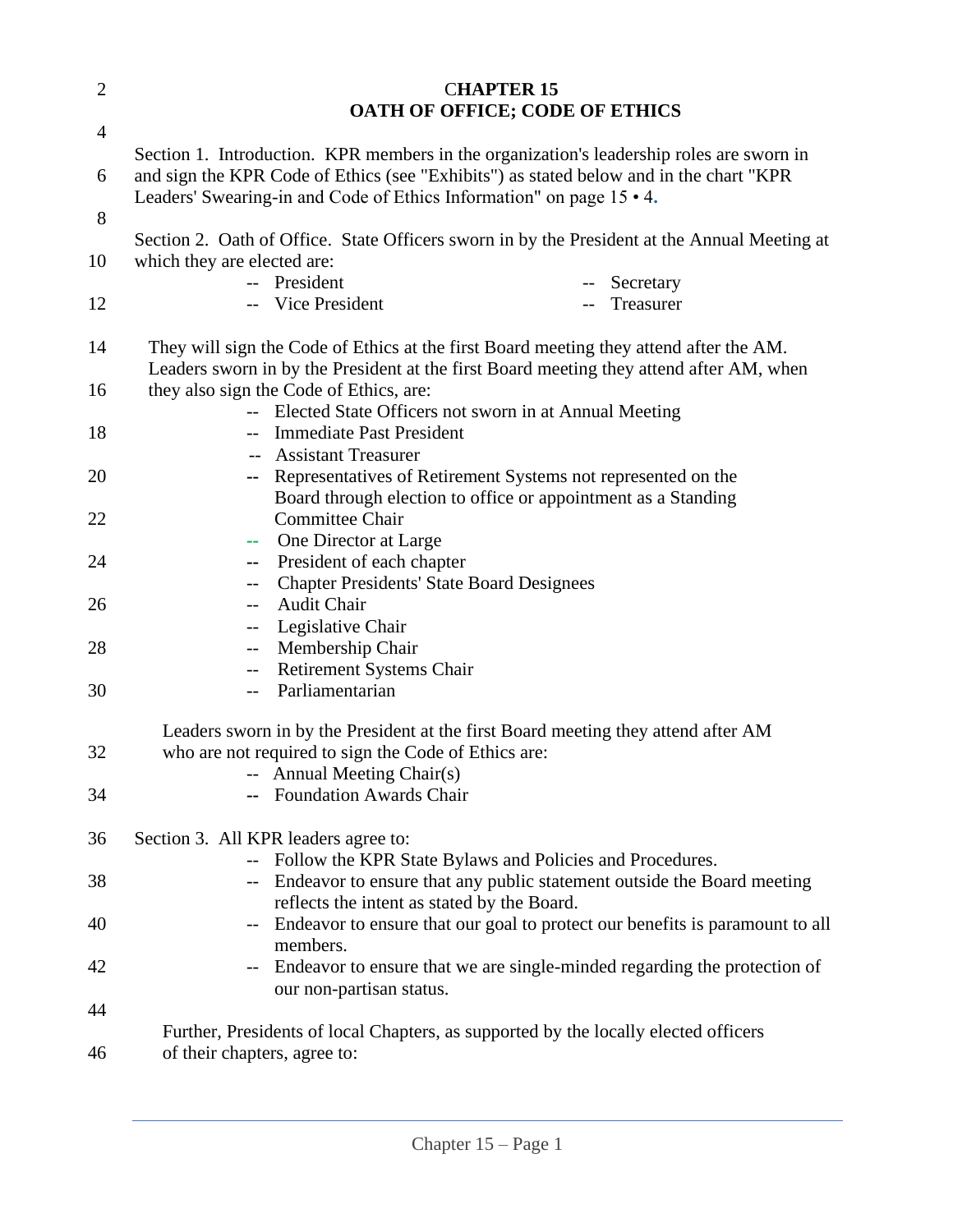|    | -- Keep all members of their respective Chapters informed of Board actions and                                 |
|----|----------------------------------------------------------------------------------------------------------------|
| 48 | plans that affect members.                                                                                     |
|    | Support the State Officers, operating within the Articles of Incorporation,                                    |
| 50 | Bylaws, rules, and Policies and Procedures of KPR, Inc.                                                        |
|    | Take any complaint of State Board policy and/or action(s) first to the State<br>$\overline{\phantom{m}}$       |
| 52 | Board of Directors for possible resolution of disagreements in-house.                                          |
|    | Exercise care not to disclose confidential information, the disclosure of                                      |
| 54 | which may be averse to the interest of KPR; furthermore, not disclose or use                                   |
|    | information relating to the business of KPR for personal gain or advantage.                                    |
| 56 | Endeavor to ensure that we are single-minded regarding the protection of our<br>$\overline{\phantom{a}}$       |
|    |                                                                                                                |
|    | benefits, but to carefully guard against becoming involved in partisan politics.                               |
| 58 |                                                                                                                |
|    | All leaders shall refrain from, by themselves or through others, knowingly:                                    |
| 60 | -- Using or attempting to use their influence in any manner that involves a                                    |
|    | substantial conflict between their personal and/or private interest and their                                  |
| 62 | duties in KPR.                                                                                                 |
|    | Using their position or office to obtain financial gain for themselves or any<br>$- -$                         |
| 64 | member of their family.                                                                                        |
|    | Using or attempting to use their official position to secure or create privileges,<br>$\overline{\phantom{a}}$ |
| 66 | exemptions, advantages, or treatment for themselves or others in derogation of                                 |
|    | the interest of KPR at large.                                                                                  |
| 68 |                                                                                                                |
|    | All leaders should employ all means available to avoid all conduct that might in any                           |
| 70 | way lead the general public to conclude they are using their official position to further                      |
|    | their personal or private interest.                                                                            |
| 72 |                                                                                                                |
|    | Section 4. Code of Ethics Affirmation. The Code of Ethics of the Kentucky Public                               |
| 74 | Retirees, Inc., is created to establish the ethical standards that govern the conduct of all                   |
|    | who serve Kentucky Public Retirees, Inc. It is intended to promote public confidence in                        |
| 76 | the leaders who serve the membership. The provisions of the KPR State Bylaws and                               |
|    | Policies and Procedures shall apply to KPR members chosen to serve in a leadership                             |
| 78 | capacity.                                                                                                      |
|    |                                                                                                                |
| 80 | As provided in the chart "KPR Leaders' Swearing-in and Code of Ethics Information,"                            |
|    | KPR leaders shall sign the KPR Code of Ethics adapted form, a statement that they                              |
| 82 | have read the terms and conditions of the Code of Ethics and agree to abide by it. (See                        |
|    | "Exhibits.")                                                                                                   |
| 84 |                                                                                                                |
|    | Section 5. Meetings. All meetings shall be public, although permission to speak to the                         |
| 86 | Board by those not a voting member of the Board must be granted in advance of the                              |
|    | meeting by the President.                                                                                      |
| 88 |                                                                                                                |
|    |                                                                                                                |
|    | Section 6. Ethics Complaints Investigation. Upon receiving a complaint signed by any                           |
| 90 | person, or upon its own motion, the State Board shall conduct or cause to be conducted a                       |
|    | preliminary investigation of any alleged violation of the Code of Ethics. All proceedings                      |
| 92 | and records relating to a preliminary investigation shall be held in the strictest of                          |
|    | confidence until final determination is made by the State Board.                                               |